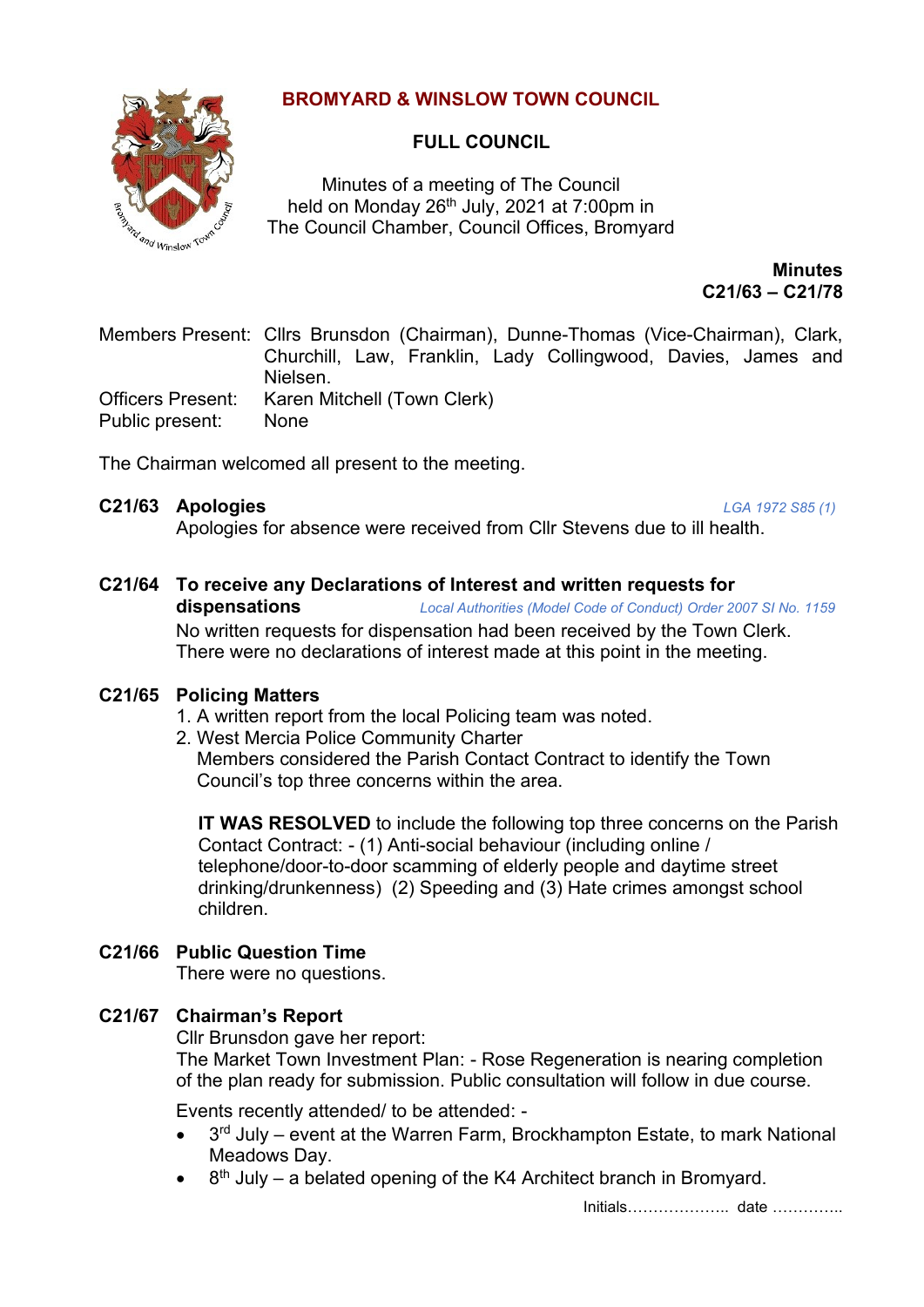- 13<sup>th</sup> July the opening of Sewology.
- $14<sup>th</sup>$  July a cheque presentation ceremony from the Totally Local charity shop to local organisations.
- $20<sup>th</sup>$  July the opening of Bromyard Lion's craft shop at the Hope Centre.
- $21<sup>st</sup>$  July a dedication event of the refurbished auditorium at the Conquest Theatre to Clive Richards, who was a longtime benefactor.
- $29<sup>th</sup>$  July Ludlow Mayor's Market

# **C21/68 Town Clerk's Report**

Members noted the report which was circulated prior to the meeting.

# **C21/69 Ward Members reports**

- Cllr A Seldon Bromyard West ward no report received.
- Cllr N Shaw Bromyard Bringsty ward no report received.

# **C21/70 Exclusion of members of the Public and Press** *LGA 1972 ss 101, 102*

To agree any items to be dealt with after the public (including the press) have been excluded as publicity would prejudice the public interest by reason of the confidential nature of the business to be transacted. No confidential items were identified.

# **C21/71 Full Council Minutes** *LGA 1972 Sch 12 para 41(1)*

1. To confirm as a correct record and sign the Minutes of the Full Council meeting held on 28<sup>th</sup> June, 2021.

**IT WAS RESOLVED** that the Minutes of the of the Full Council meeting held on 28<sup>th</sup> June, 2021, be confirmed as a correct record and signed by the Chairman.

2. To confirm as a correct record and sign the Minutes of the Extraordinary Full Council meeting held on 5<sup>th</sup> July, 2021.

**IT WAS RESOLVED** that the Minutes of the Extraordinary Full Council meeting held on 5th July, 2021, be confirmed as a correct record and signed by the Chairman.

# **C21/72 Committee Minutes**

# **1. Planning & Economic Development Committee**

**IT WAS RESOLVED** to receive and note the Minutes of the Planning & Economic Development Committee meeting held on 5th July, 2021.

# **2. Traffic Management Committee**

**IT WAS RESOLVED** to receive and note the Minutes of the Traffic Management Committee meeting held on 19<sup>th</sup> July, 2021.

# **3. Finance & Properties Committee**

3.1 **IT WAS RESOLVED** to receive and note the Minutes of the Finance & Properties Committee meeting held on 19th July, 2021.

Initials……………….. date …………..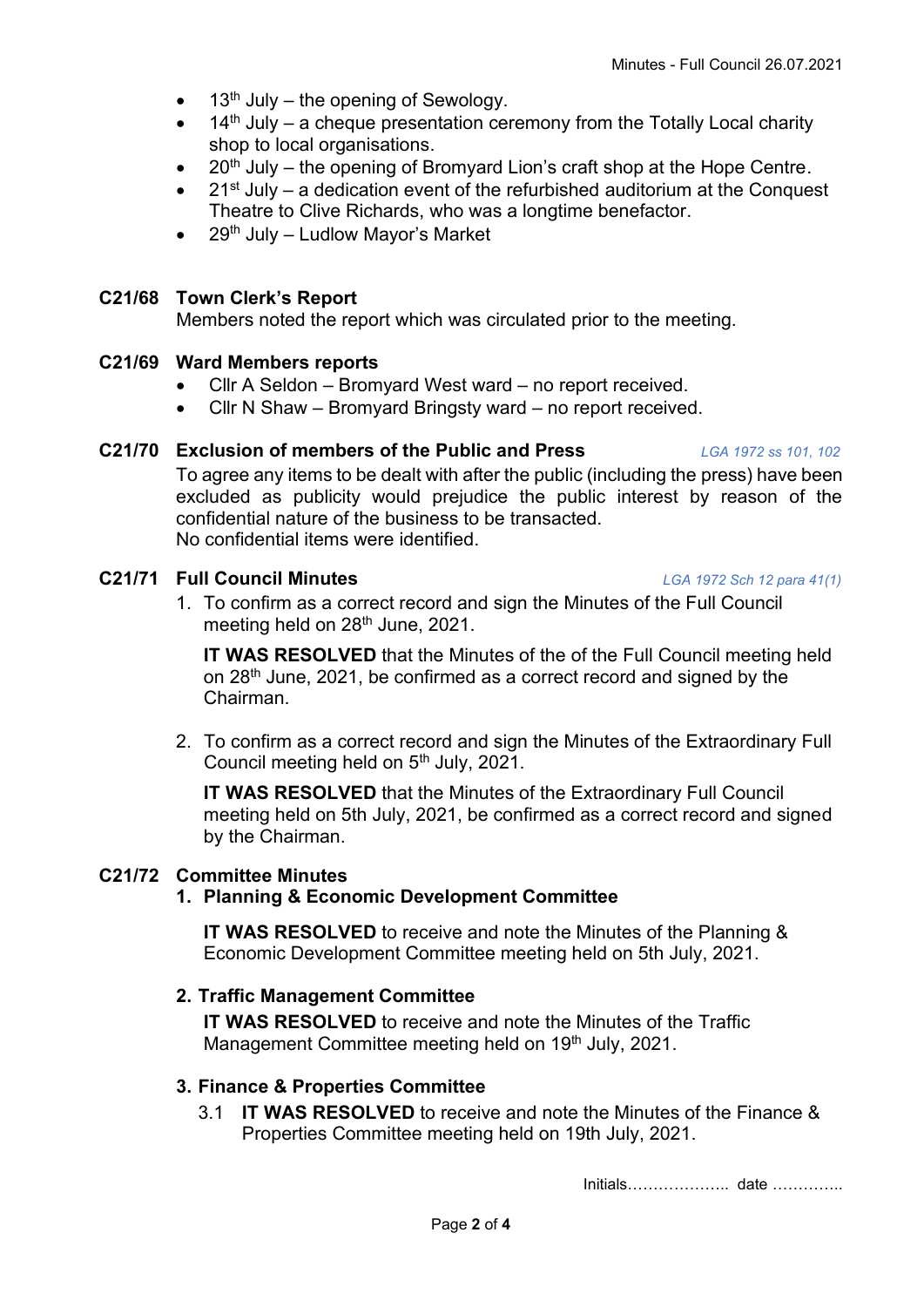- 3.2 Members considered the following Finance & Properties Committee recommendations:
	- 3.2.1 **F21/46, 7 – Payment authorisation for payroll**

**IT WAS RESOLVED** to approve payments for the following: Staff salaries, wages, and PAYE/NIC applicable to administration and maintenance staff, based upon contractual obligations, in monthly amounts for the financial year 2021/22.

### 3.2.2 **F21/46, 8 – Payment authorisation for direct debits**

Members considered approval of the following payments by Direct Debit:

- a. Herefordshire Council rates for office number 24, one payment of £77.63 followed by eleven at £78.00
- b. Herefordshire Council rates for office 25, one payment of £89.63 followed by nine at £94.00
- c. Herefordshire Council for Reserved car park area, one payment of £50.95
- d. Herefordshire Council rates for Rowberry Street car park and premises, one payment of £169.67 followed by nine payments of £174.00
- e. Herefordshire Council rates for Tenbury Road Car Park, one at £368.92 followed by nine at £364.00
- f. Public Works Loan Board Loan repayments of two payments of £8987.89 and two payments of £8829.08
- g. Waste Collection (green bins & recycling) for Complex 4 equal payments of £230.75
- h. Waste Collection (green bins) for Cemetery 4 equal payments of £163.67
- i. Npower parish lamps variable amounts.
- j. West Mercia Energy Electricity and Gas (all properties) variable amounts.
- k. Talktalk Broadband and telephone calls monthly payments of under £35.00
- l. Lloyds Bank monthly payment of monthly bank charges. **IT WAS RESOLVED** to approve Direct Debit payments a to I.

### **C21/73 Quarterly Financial Reports**

- a) Cash & Investment Reconciliation
- b) Receipts & Payments Summary report
- c) Income & Expenditure Report by Account code.

**IT WAS RESOLVED** to receive and note the quarterly reports, a-c.

### **C21/74 Citizens Advice Herefordshire** (Part of Worcester CAB & WHABAC)

**IT WAS RESOLVED** to receive and note the Report for the outreach service for Quarter 1 - 2021/2022 (April – June 2021).

### **C21/75 Events**

HRH The Queen's Platinum Jubilee in June 2022. Members considered ways in which this historic occasion may be marked in Bromyard.

Initials……………….. date …………..